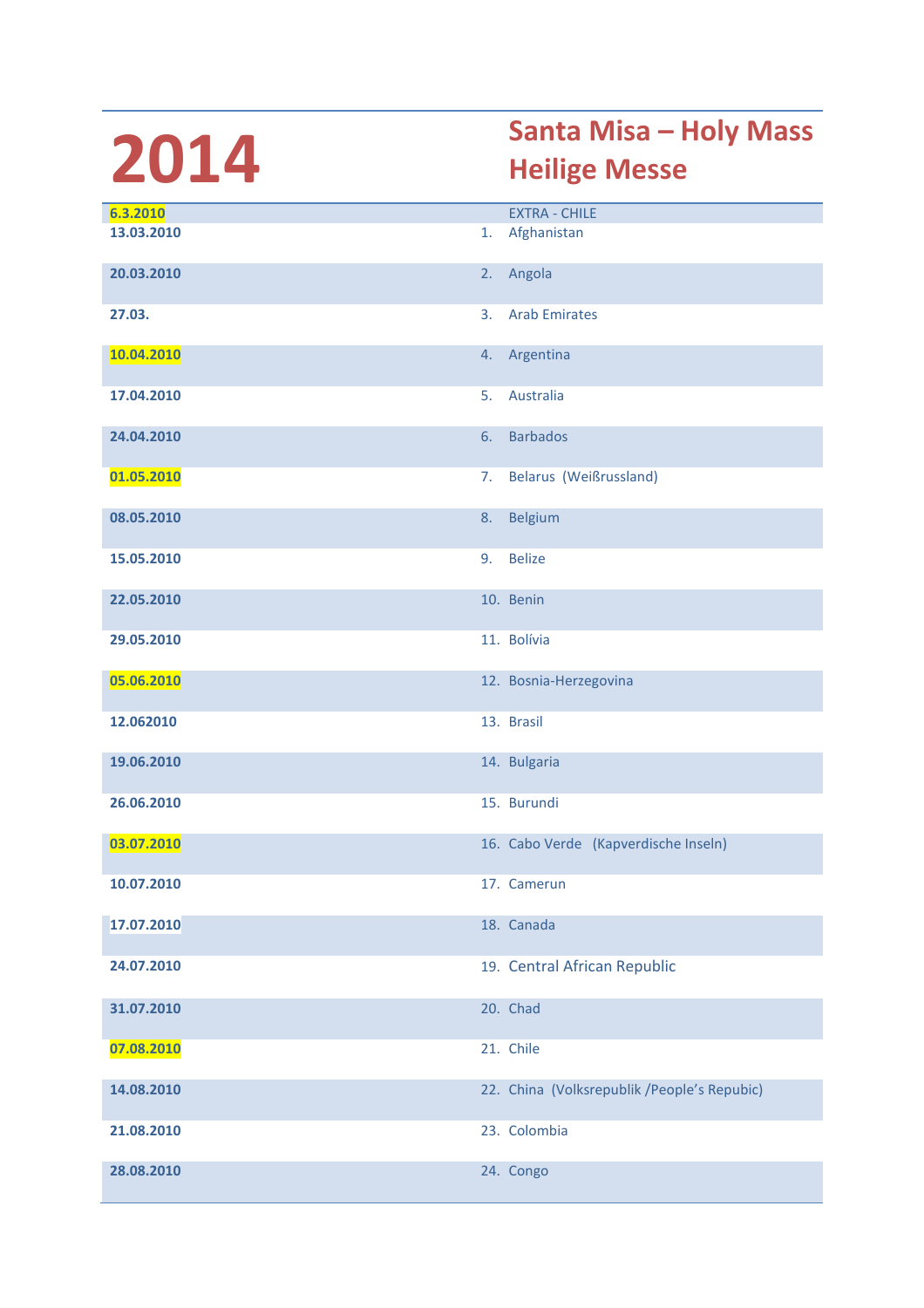| 04.09.2010 | 25. Congo Democratic Republic |
|------------|-------------------------------|
| 11.09.2010 | 26. Costa Rica                |
| 18.09.2010 | 27. Cote d'ivoire             |
| 25.09.2010 | 28. Croacia                   |
| 02.10.2010 | 29. Cuba                      |
| 09.10.2010 | 30. Cyprus                    |
| 17.10.2010 | 31. Czech Republic            |
| 23.10.2010 | 32. Denmark                   |
| 30.10.2010 | 33. Deutschland               |
| 06.11.2010 | 34. Ecuador                   |
| 13.11.2010 | 35. Egypt                     |
| 20.11.2010 | 36. El Salvador               |
| 27.11.2010 | 37. England                   |
| 04.12.2010 | 38. Eritrea                   |
| 11.12.2010 | 39. España                    |
| 18.12.2010 | 40. Estonia (Estland)         |
| 08.01.2011 | 41. Ethiopia                  |
| 15.01.2011 | 42. France                    |
| 22.01.2011 | 43. Gabun                     |
| 29.01.2011 | 44. Ghana                     |
| 05.02.2011 | 45. Guatemala                 |
| 12.02.2011 | 46. Guinea-Bissau             |
| 19.02.2011 | 47. Haiti                     |
| 26.02.2011 | 48. Honduras                  |
| 05.03.2011 | 49. Hong Kong                 |
| 12.032011  | 50. Hungary (Ungarn)          |
| 19.03.2011 | 51. India                     |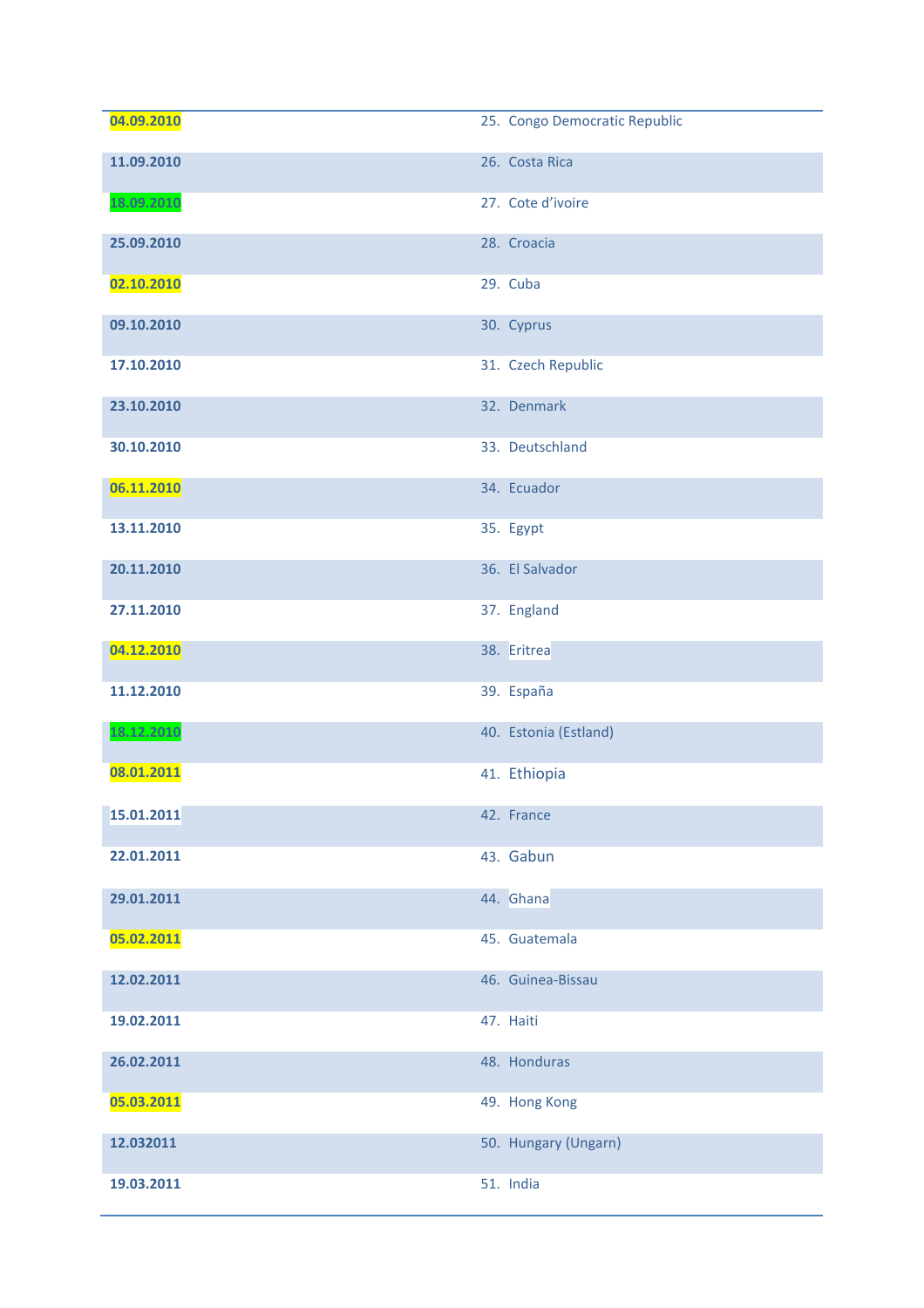| 26.03.2011 | 52. Indonesia                |
|------------|------------------------------|
| 02.04.2011 | 53. Irak                     |
| 09.04.2011 | 54. Irland                   |
| 16.04.2011 | 55. Island                   |
| 30.04.2011 | 56. Islas Coco / Kokosinseln |
| 07.05.2011 | 57. Israel                   |
| 14.052011  | 58. Italia                   |
| 21.05.2011 | 59. Jamaica                  |
| 28.05.2011 | 60. Japan                    |
| 04.06.2011 | 61. Jordania                 |
| 11.06.2011 | 62. Kenya                    |
| 18.06.2011 | 63. Kuwait                   |
| 25.06.2011 | 64. Lebanon                  |
| 02.07.2011 | 65. Liberia                  |
| 09.07.2011 | 66. Liechtenstein            |
| 16.07.2011 | 67. Lithuania (Litauen)      |
| 23.07.2011 | 68. Luxemburg                |
| 30.07.2011 | 69. Macao                    |
| 06.08.2011 | 70. Macedonia                |
| 13.08.2011 | 71. Malta                    |
| 20.08.2011 | 72. Marocco                  |
| 27.08.2011 | 73. México                   |
| 03.09.2011 | 74. Monte Negro              |
| 10.09.2011 | 75. Mozambique               |
| 17.09.2011 | 76. Namibia                  |
| 24.09.2011 | 77. Netherlands (Holland)    |
| 01.10.2011 | 78. Nicarágua                |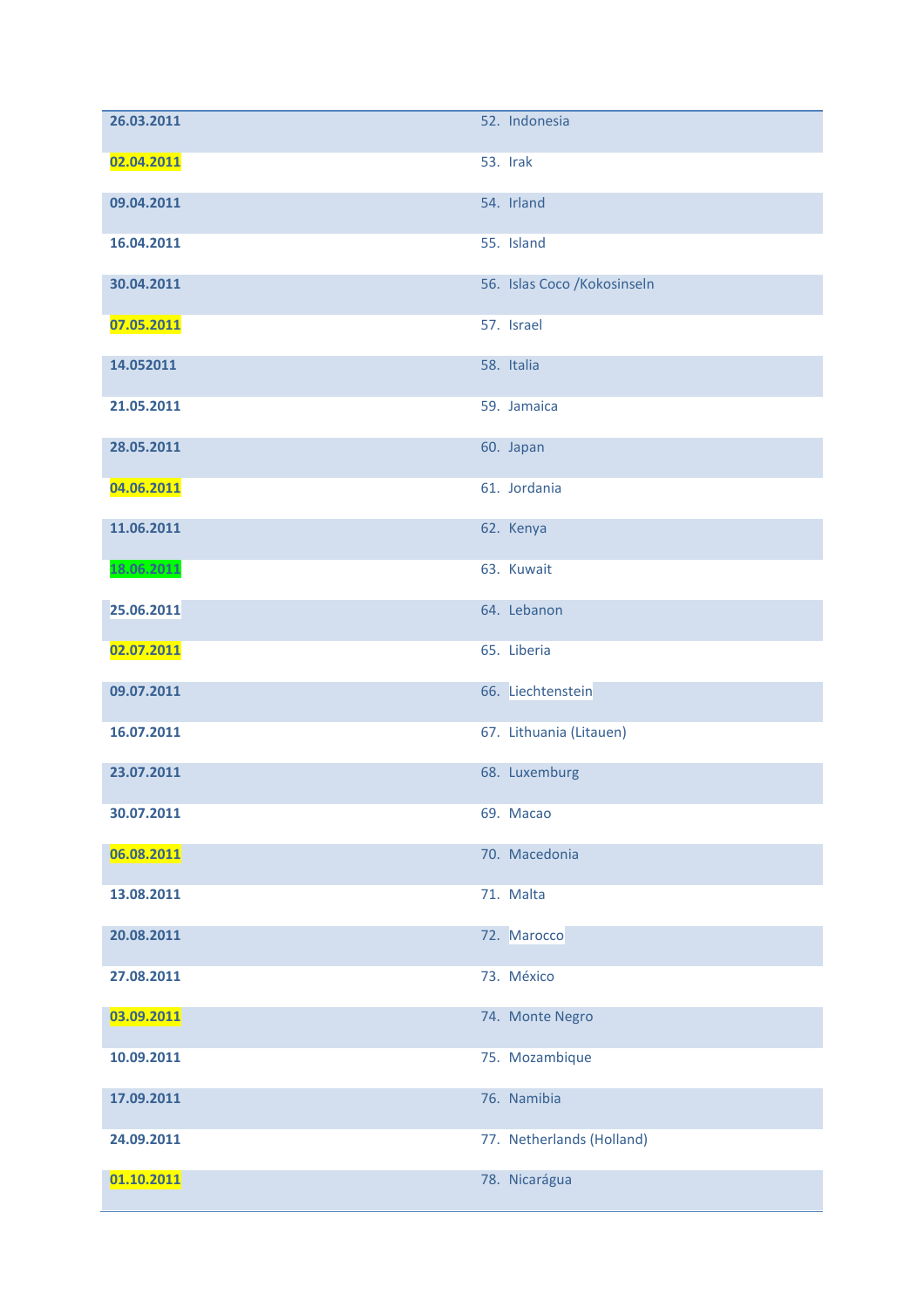| 08.10.2011 | 79. Nigeria                 |
|------------|-----------------------------|
| 15.10.2011 | 80. North Corea (Nordkorea) |
| 22.10.2011 | 81. Norway (Norwegen)       |
| 29.10.2011 | 82. New Caledonia           |
| 05.11.2011 | 83. New Zealand             |
| 12.11.2011 | 84. Österreich              |
| 19.11.2011 | 85. Pakistan                |
| 26.11.2011 | 86. Palestina               |
| 03.12.2011 | 87. Palau                   |
| 10.12.2011 | 88. Panamá                  |
| 17.12.2011 | 89. Paraguay                |
| 24.12.2011 | 90. Perú                    |
| 31.12.2011 | 91. Philippines             |
| 07.01.2012 | 92. Polonia                 |
| 14.01.2010 | 93. Portugal                |
| 21.01.2012 | 94. Puerto Rico             |
| 28.01.2012 | 95. República Dominicana    |
| 04.02.2012 | 96. Rumania                 |
| 11.02.2012 | 97. Russia                  |
| 18.02.2012 | 98. Rwanda                  |
| 25.02.2012 | 99. Schweiz                 |
| 03.03.2012 | 100.Scotland                |
| 10.03.2012 | 101.Senegal                 |
| 17.03.2012 | 102.Serbia                  |
| 24.03.2012 | 103. Sierra Leone           |
| 31.03.2012 | 104.Singapur                |
| 14.04.2012 | 105.Slowakei                |